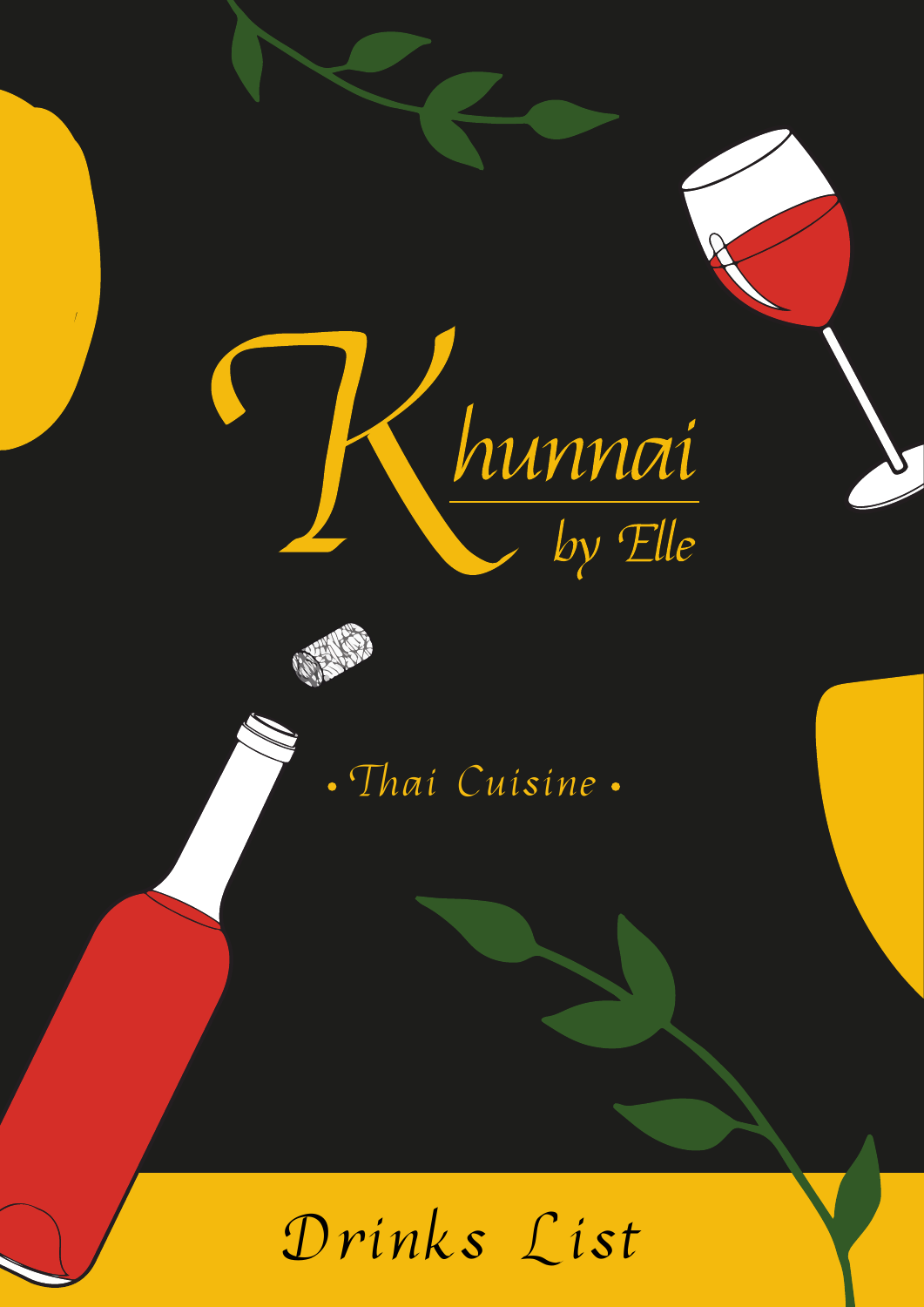



# Prosecco and Champagne

#### **1. PROSECCO SPUMANTE NV, DOLCI, IT (20CL)**

LIGHT & FRUITY WITH HINTS OF APPLE AND PEACH. WITH A FRESH, SOFTLY SPARKLING PALATE

**20CL - £6.95**

#### **2. PROSECCO SPUMANTE NV, DOLCI, IT**

CLASSY PROSECCO, CRISP & DELICIOUSLY FROTHY WITH RIPE APPLE & CITRUS.

**BOTTLE - £23.95**

#### **3. CHAMPAGNE BRUT NV, CHARLES CHEVALIER, FR**

A FRESH APERITIF CHAMPAGNE WITH A BALANCE OF CITRUS, STONE FRUIT & BRIOCHE.

**BOTTLE - £39.00**

#### **4. CHAMPAGNE ROSE NV, CHARLES CHEVALIER, FR**

SALMON PINK, FRESH WITH LOVELY REDCURRANTS & SOME BISCUITY CHARACTERS.

**BOTTLE - £45.00**

# White

#### **5. MONSOON VALLEY WHITE, THAILAND**

REFRESHING & DRY WITH GUAVA, CITRUS & MANGO.

- **175ML £5.25**
- **250ML £6.30**
- **BOTTLE £17.95**

#### **6. HOUSE WHITE, IT**

DELICIOUSLY CRISP AND DRY GARGANEGA FROM ITALY.

- **175ML £5.25**
- **250ML £6.30**
- **BOTTLE £17.95**

#### **7. CHARDONNAY, SIERRA GRANDE, CH**

CLASSY, EASY DRINKING AND ELEGANT WITH GOOD FRUIT & LOVELY TEXTURE.

**BOTTLE - £19.95**

#### **8. PINOT GRIGIO/GARGANEGA, VINAZZA, IT**

FRESH, DRY, FLORAL WITH CITRUS AND A TOUCH OF HONEYED FRUIT AND LOVELY DRY FINISH.

**BOTTLE - £19.95**

#### **9. SAUVIGNON BLANC, CLOUD FACTORY, NZ**

CLASSIC MARLBOROUGH, CRISP WITH TROPICAL FRUIT AND GOOSEBERRY.

- **175ML £5.70**
- **250ML £7.70**
- **BOTTLE £21.95**

Drinks List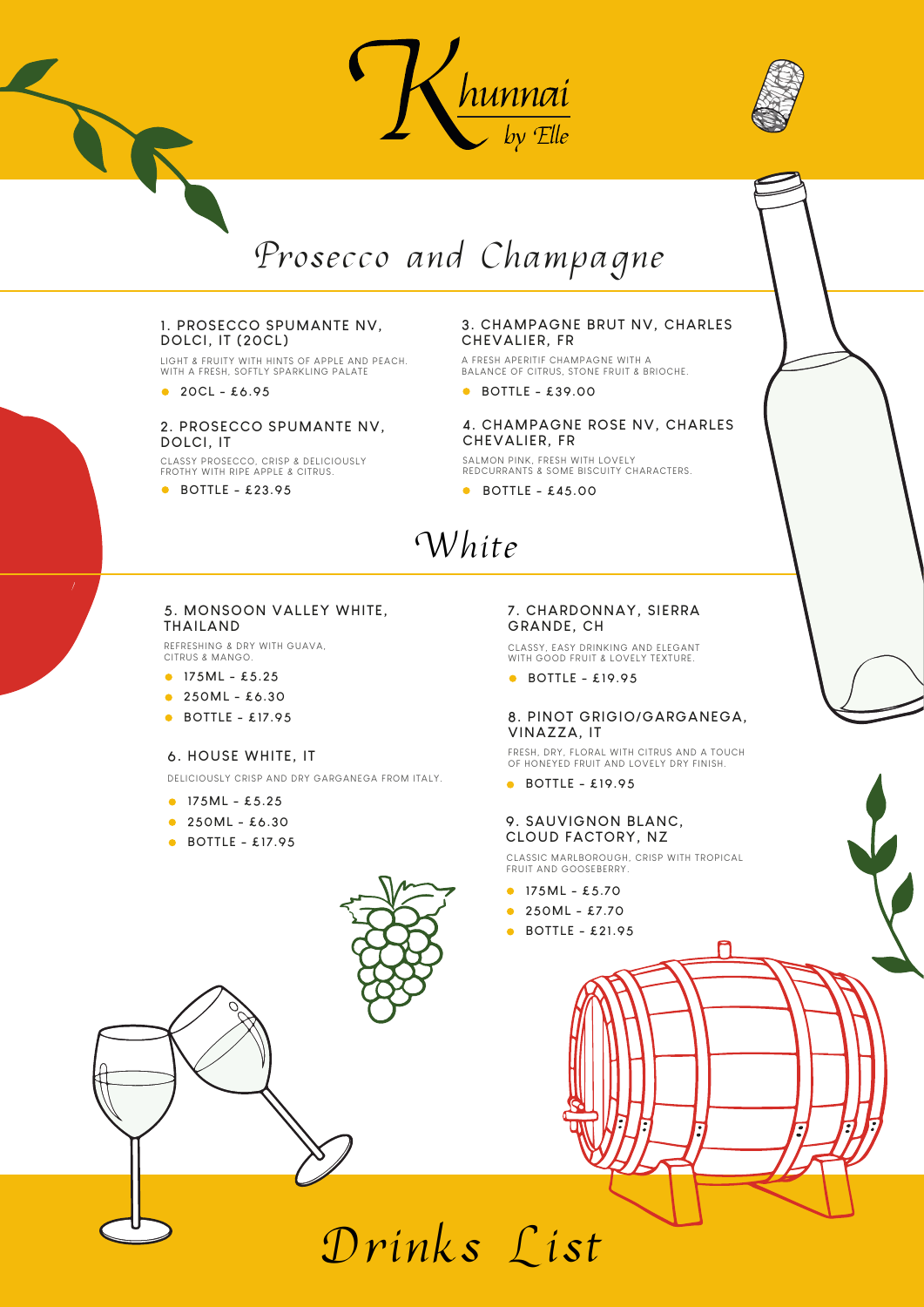

Rosé



**13. MONSOON VALLEY RED, THAILAND** ELEGANT AND SOFT WITH PLUMS, RED BERRIES & SPICE.

**175ML - £5.25 250ML - £6.30 BOTTLE - £17.95**

**14. HOUSE RED, CH**

**175ML - £5.25 250ML - £6.30 BOTTLE - £17.95**

A DELICIOUS MERLOT. SOFT, ELEGANT & FULL OF PLUMMY VANILLA & A TOUCH OF SPICE.

### **15. SHIRAZ, SOLDIERS BLOCK, AUS**

SOFT, SUPPLE, ELEGANT VICTORIAN SHIRAZ, WITH BRIGHT FRUIT, & A TOUCH OF BACON.

**BOTTLE - £19.95**

#### **16. RIOJA ORGANIC, ARTESA, SP**

A RICH AND WARMING ORGANIC RIOJA WITH RED FRUIT, SPICE & CHOCOLATE

**BOTTLE - £21.95**

### **17. MALBEC, CASA SOLERA BONARDA, ARG**

PLUM, BLUEBERRY & BLACKCURRANT WITH PLENTY OF COMPLEXITY & A LONG FINISH.

**BOTTLE - £22.95**

OFFE

Drinks List